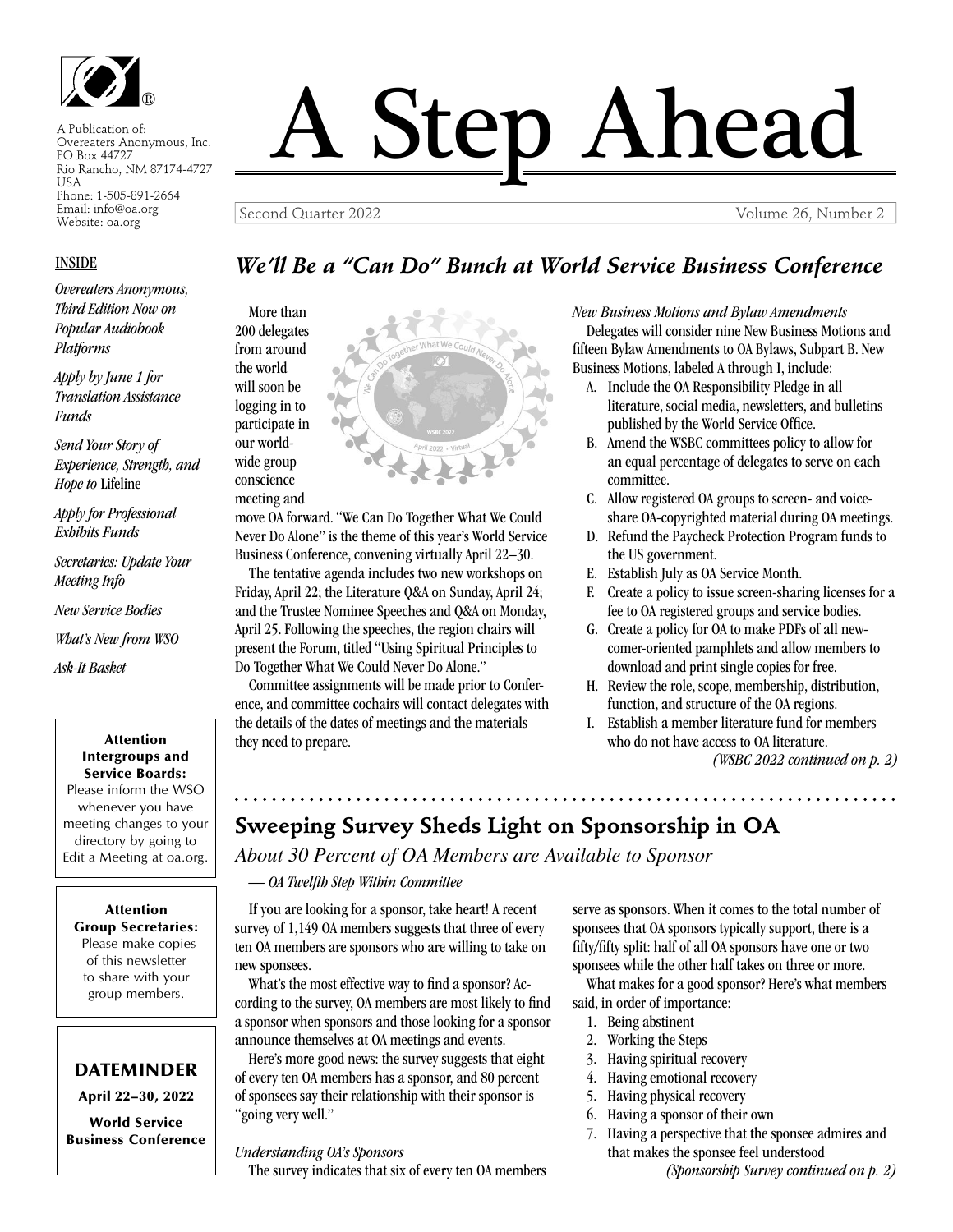# *WSBC 2022*

*(continued from p. 1)*

Proposed Bylaw Amendments, labeled 1–15, include:

- 1. Amend Subpart B, Article VIII, Section 1 to allow for a hybrid Conference where the board attends face-to-face and delegates attend through an online platform.
- 2. Amend Subpart B, Article VII, Section 3 to limit the board terms of office.
- 3. Amend Subpart B, Article VIII, Section 1 to allow for an in-person Conference in even-numbered years and a virtual Conference in odd-numbered years.
- 4. Amend Subpart B, Article VIII, Section 3 to allow interpreters to address the Conference on behalf of delegates.
- 5. Amend Subpart B, Article VII, Section 1 to restructure the board composition.
- 6. Amend Subpart B, Article VII, Section 4 to revise trustee qualifications.
- 7. Amend Subpart B, Article VII, Section 5 to revise the board nomination process.
- 8. Amend Subpart B, Article VI, Section 1 (housekeeping).
- 9. Amend Subpart B, Article VI, Section 4 (housekeeping).
- 10. Amend Subpart B, Article XII, Section 1 to designate the English version of amendments to be the version of record.
- 11. Amend Subpart B, Article VIII, Section 1 to allow for a hybrid Conference.
- 12. Amend Subpart B, Article VI, Section 1 to clarify Region Eight's composition.
- 13. Amend Subpart B, Article VIII, Section 4 (housekeeping).
- 14. Amend Subpart B, Article V, Section 2 to clarify how unaffiliated groups may affiliate.
- 15. Amend Subpart B, Article VII, Section 1 to change the motion submission and motion posting dates.

#### *Proposed Literature*

Delegates will vote on whether to give the Conference Seal of Approval to *The Twelve Traditions Workbook of Overeaters Anonymous*.

#### *Trustee Elections*

This year, elections will be held to fill four trustee positions. Nominees are:

- Region Five (three-year term): Barb K.
- Region Nine (two-year term): Emilia I.
- General Service (two positions for three-year terms): Bob L. and Sandra M.

## **Sponsorship Survey** *(continued from p. 1)*

- 8. Communicating clearly and giving advice that can be easily acted upon
- 9. Having more time in program than the sponsee

Sponsors can serve in a variety of ways. The most common types of sponsors, in order of popularity, include:

- 1. A single sponsor who covers all of a sponsee's program needs
- 2. Long-distance sponsor
- 3. Steps and Traditions sponsor
- 4. Food sponsor
- 5. Temporary sponsor
- 6. Co-sponsors (two people who sponsor each other)
- 7. Service sponsor

The survey asked members if they were familiar with the sponsorship literature offered on oa.org and bookstore.oa.org. These were the top resources named in order of popularity:

- 1. *Twelve Step Workshop and Study Guide, Second Edition*
- 2. *A Guide for Sponsors: Why, When, and How to Be an OA Sponsor*
- 3. *Where Do I Start? Everything a Newcomer Needs to Know*
- 4. *Sponsoring Through the Twelve Steps*
- 5. *Temporary Sponsorship: Newcomers' First Twelve Days*
- 6. Various sponsorship workshops found in the Document Library at oa.org

#### *Trustee Vacancies*

Trustee nominee applications were not submitted for Region Two (three-year term), Region Ten (three-year term), and two general service trustee positions (a two-year term and a one-year term). A call for applications for these positions was announced and the deadline was April 8. In the meantime, an application was withdrawn from Region Eight. The Board of Trustees will review all applications submitted and trustee appointments will be announced after WSBC 2022.

#### *Conference Documents and Results*

WSBC delegate e-Documents may be downloaded from the WSBC web page. For Conference voting results, check the World Service Business Conference web page after Conference and Third Quarter issue of *A Step Ahead*, which will be published on June 30.

#### *Obstacles to Sponsorship*

Two of every ten survey respondents said they were reluctant to start sponsoring. These were the top five reasons:

- 1. I haven't been abstinent long enough.
- 2. I haven't finished working the Steps.
- 3. I'm not recovered enough.
- 4. I'm afraid I'll make a mistake as a sponsor.
- 5. I need training and don't know how to get it.

More generally, survey participants cited these top eight obstacles that inhibit OA members from becoming willing sponsors:

- 1. Fear of being unworthy of sponsoring
- 2. Not feeling ready
- 3. Not being abstinent
- 4. Having sponsees who do not want to work the program
- 5. Not having sufficient physical recovery
- 6. Not having time
- 7. Not being interested in sponsoring
- 8. Not having sponsees available

When it comes to finding a sponsor, survey participants gave these top ten reasons why OA members generally have difficulties:

- 1. Not having sponsors available
- 2. Being afraid to ask
- 3. Not finding anyone they like or trust
- 4. Having sponsors available but not one who has what they want
- 5. Having differing concepts of abstinence
- 6. Not knowing anyone who is abstinent
- 7. Not having the same concept of a Higher Power
- 8. Feeling like they don't have time for a sponsor
- 9. Not being able to find someone who shares the same eating compulsion (anorexia, bulimia, overeating)
- 10. Feeling like they don't need a sponsor

#### *Improving Sponsorship: Next Steps*

This survey was conducted by OA's Twelfth Step Within Committee in November 2021, and a report was delivered to the OA Board of Trustees in February 2022. The committee is evaluating the results and formulating recommendations to improve overall sponsorship in OA.

Based on these survey results, what can your group, intergroup, or service board do to strengthen sponsorship in OA?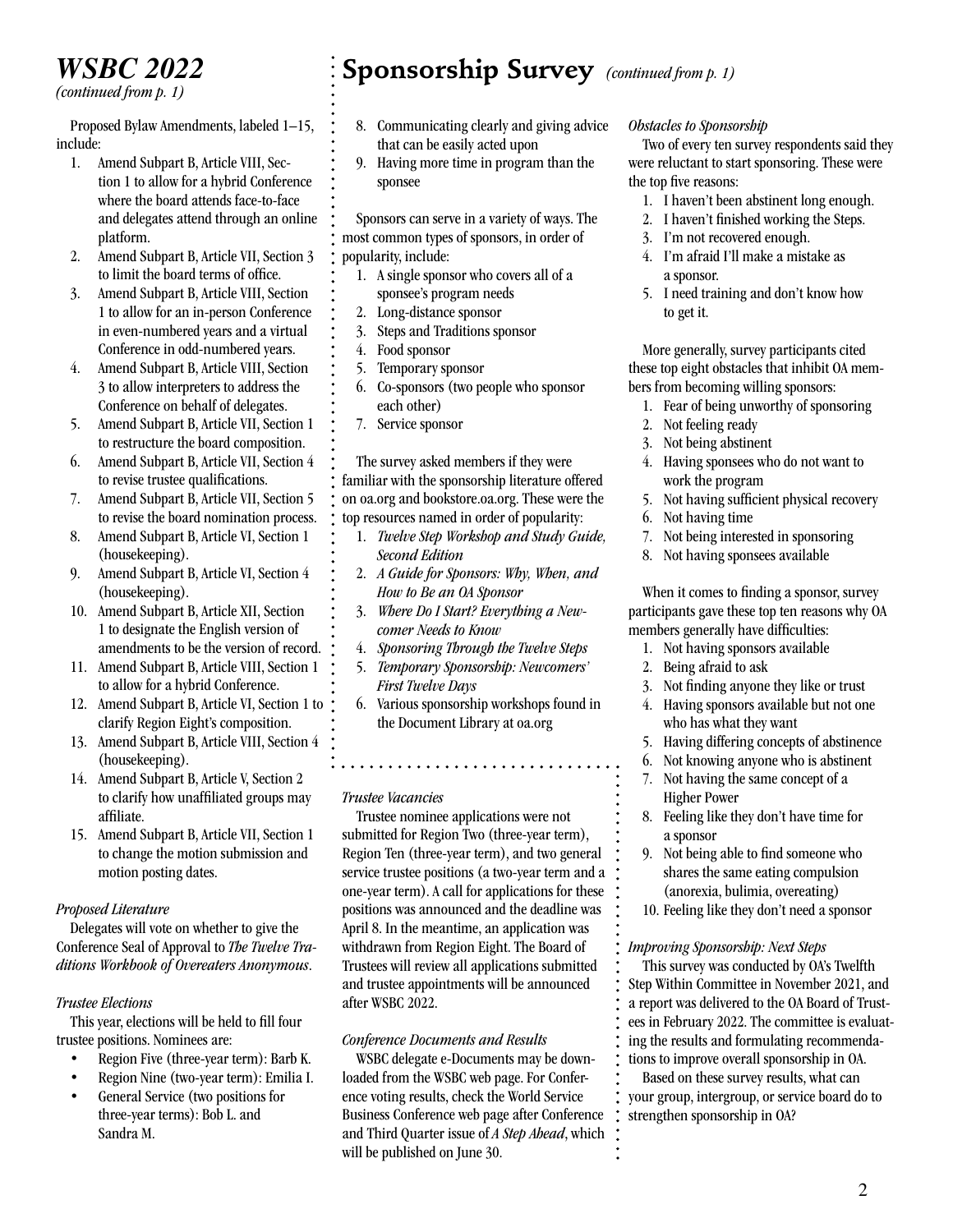### *Overeaters Anonymous, Third Edition* Now on Popular Audiobook Platforms



Overeaters Anonymous **Third Edition** By: Overeaters Anonymous Narrated by: Overeaters Anonymous Length: 6 hrs and 59 mins Release date: 01-31-22 Language: English ☆☆☆☆☆5 ratings

Regular price: \$19.95

Free with 30-day trial

OA's beloved flagship book, *Overeaters Anonymous, Third Edition*, was first published in audio form as a set of six CDs in 2015. To further promote accessibility to the OA message, the WSO has published the Brown Book as a digital audiobook on Amazon, Audible, and Apple Books. The more than forty stories in this audiobook are read aloud by members of the OA Fellowship—people who truly understand what you're going through as a compulsive eater. This audiobook clocks in at six hours and 59 minutes, including forewords and appendices, and can be devoured over time in small bites of

#### *Send Your Story to* **Lifeline***; New Blog Coming Soon!*

If you're looking for an outlet to share your writing, imagery, audio recording, or video about your recovery story as a result of working the Twelve Steps of Overeaters Anonymous, send your story to *Lifeline*! Already, some members have sent short-form videos, comic strips, song lyrics, and graphic art. We can't wait to see what will come from the diverse recovery and creativity in our Fellowship! Check out the new *Contributor Guidelines* and use our submission form at oa.org/lifeline.

In addition to providing a place for members to share their stories, the new *Lifeline* blog will serve another purpose: our primary purpose. Through *Lifeline*, OA will become easier to find online. Imagine entering a question about the problem of compulsive eating into a search engine and finding OA with one click!—That is our goal. With a growing collection of real stories of recovery from our members both on our website and on social media, we will be ever more accessible to the still-suffering compulsive eater who is searching online for a solution.

Stay tuned for upcoming announcements and learn more about the new *Lifeline* blog at oa.org/lifeline.

contemplation and meditation. Listen to stories of hope and recovery on your commute, on a road trip, or even on your daily constitutional!

Find the *Overeaters Anonymous, Third Edition* audiobook using these shortened links:

- Audible: adbl.co/34hlF25
- Amazon: amzn.to/3ooLR1e
- Apple Books: apple.co/3vmcSVZ

In more exciting news, OA has already started working on our next audiobook: *The Twelve Steps and Twelve Traditions of Overeaters Anonymous, Second Edition*.

#### **Apply for Professional Exhibits Funds**

The Professional Exhibits Fund has money available to help your service body participate in a trade conference or a convention for professionals who may refer patients and clients to OA. Take a look at the application to see what expenses OA can help cover. Applications are reviewed monthly, so talk to your service body about local opportunities and apply! Find the application in the Document Library at oa.org under the category "Public Information."

#### *Secretaries: Update Your Meeting Info at OA.org*

. . . . . . . . . . . . .

The WSO wants your group's most current meeting details. Go to Edit a Meeting at oa.org to update your information so that members in recovery and still-suffering compulsive eaters can locate meetings they can attend.

While we are affected by social distancing, it is best to send meeting updates to your service body as well.

Thank you for your service!

#### *Apply for Translation Assistance Funds by June 1*

Registered OA groups and service bodies as well as small groups of interested members (where a registered group might not yet be established, for example) are eligible to receive funding to assist with translation of OA literature. Recently, the National Service Board of Poland received funds to translate *Body Image, Relationships, and Sexuality*, and your group can get similar assistance!

 The International Publications and Translations Committee recommends translating OA literature in a certain order, starting with the OA Glossary. See the full suggested list on our Guidelines: Translation page at oa.org/guidelines-oa-translation.

 To apply for funding, complete the Translation Assistance Fund application (found in the oa.org Document Library under "Translation") or contact your region chair. The next deadline to apply is June 1, 2022.

#### *2022 Translation Royalties*

Thank you to the following OA service bodies who have sent a total of US\$230 in royalties to OA world service in 2022:

- IG Mexico City
- Moscow Intergroup

OA's licensing agreements for publication and distribution of translated OA literature stipulate that a royalty of 10 percent of net income be paid annually to OA world service. This royalty payment supports our Seventh Tradition.

#### *New Service Bodies*

Congratulations and welcome to our newest OA service bodies registered with the WSO:

Secular Special Focus Service Board USA Registered March 21, 2022

Intergroup Deutschland Nord Germany Registered March 7, 2022

Israel Virtual Intergroup Registered February 22, 2022

Greek Virtual Intergroup Syndesis GR-VIG-SYN Registered February 22, 2022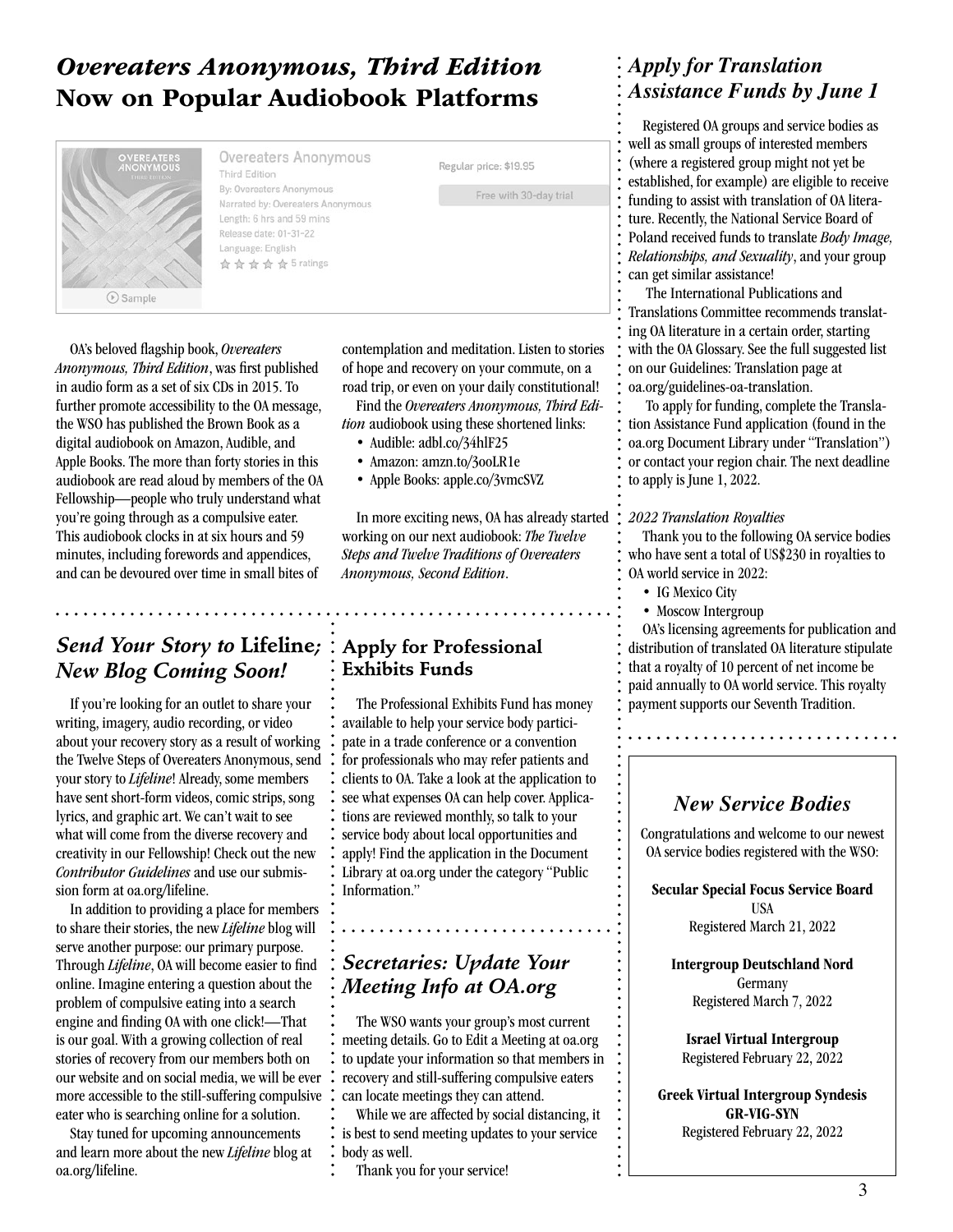### *What's New from WSO*

#### *Revised and Free to Download: Service, Traditions, and Concepts Workshop Manual and Presentation*

Is your group or service body in need of a refresher on the gifts of OA service, a deep dive into the meaning of our Traditions, or a return to Concepts basics? The revised *Service, Traditions, and Concepts Workshop Manual* suggests workshop formats and schedules, includes inventories for groups and service bodies, and answers frequently asked questions. Workshop topics can be presented as a whole or individually, with a focus just on service, Traditions, or Concepts.



For your workshop, use the engaging presentation (also newly revised) to illustrate the *Workshop Manual* concepts. The presentation slides and presenter notes are available in PPTX and PDF formats and can be downloaded from the oa.org Document Library under both "Service Body Resources" and "Workshop and Fellowship Ideas" or from bookstore.oa.org by searching for item #773.

A quick reminder: Since this manual and its presentation are now free to download on oa.org, registered OA groups do not need written permission to either distribute or translate them, as detailed on our Copy Requests page: oa.org/guidelines-meetings/copy-requests/.

#### *NEW! OA Bylaws FAQ*

OA's new document, *Frequently Asked Questions about OA Bylaws*, broadly answers the most common queries the World Service Office receives about forming an OA service body. If you've wondered, "What is a service body, and what are bylaws?" "How and when should my service body change its bylaws?" or "What if my service body wants to change its officially registered name?", then wonder no more! This long-

awaited document brings clarity to the process of registering a service body and maintaining that service body with the WSO. Find and share the printable FAQ sheet in the Document Library under "Bylaws" or read them online at oa.org/faqs!

#### *Revised: Translation Guidelines, including New Digital Archive List*

The *Guidelines for Translation of OA Literature and Materials* (available both as a PDF in the Document Library and at oa.org/guidelinesoa-translation/) has been recently updated with a brand-new addendum, the *Digital Files in Translation List*. The *Translation List* shows

> all the non-English literature currently on file in the WSO digital archives and will be updated quarterly. Groups that actively translate OA literature can check this list against their own catalogs to decide which translations to pursue next. Groups that simply need more literature in their own language can reach out for a license to distribute what the WSO already has in our archives. We're hoping to greatly increase the availability of our translated literature to members, groups, and areas of the world where English is not the primary language, so please pass this list along to those who may want to become

involved with translations!

#### *Revised: Strong Meeting Checklist and Inventories for Groups and Intergroups/Service Boards*

In conjunction with the revisions to the *Service, Traditions, and Concepts Workshop Manual*, the *Strong Meeting Checklist*, *OA Group Inventory*, and *OA Intergroup/Service Board Inventory* have all been updated. We encourage all groups and intergroups/service boards to download and begin using the new documents, which are available in the Document Library at oa.org.

#### *Revised: OA Business Glossary*

The OA Business Glossary, a downloadable PDF index of the specific terminology often used at World Service Business Conference and in OA business meetings, has been updated just in time for WSBC 2022. References to the OA, Inc. Bylaws and specific holiday dates have been reviewed for accuracy, and the definition of a Special Focus Service Board (SFSB) has been added. You can download the OA Business Glossary from the Document Library today.

# Ask-It Basket

We have a conflict with one member<br>in our group who objects to the revised We have a conflict with one member "Unity with Diversity" Policy sent after WSBC 2021. I am inquiring as to whether the World Service Office has received any other objections to the policy and how they have been addressed.

 $\Lambda_{\bullet}$  ing the updated policy, which was pretty much an editorial update to the policy that was first adopted in 1991. The most significant change was the insertion of "Everyone with the desire to stop eating compulsively is welcome in Overeaters Anonymous" at the end of the first paragraph. The motion was adopted at WSBC 2021 by a vote of 137 (yes) to 62 (no), or 68.8 percent. More than 50 percent pro votes was required, so the majority vote was significant.

The *Suggested Meeting Format* contains the following language regarding the policy: "As we extend the heart and hand of the OA Fellowship to those who still suffer, let us be mindful of OA's Unity with Diversity Policy, which respects our differences, yet unites us in the solution to our common problem. Whatever problem you may have with food, you are welcome at this meeting, regardless of race, creed, nationality, religion, gender identity, sexual orientation, or any other attribute." So, it is not necessary that you read the entire policy at any meeting, it is only suggested that groups make their members aware that we welcome everyone so long as they have a desire to stop eating compulsively.

The 2021 update reflects the group conscience of OA as a whole. Our Second Tradition states: "For our group purpose there is but one ultimate authority—a loving God as He may express Himself in our group conscience. Our leaders are but trusted servants; they do not govern." Further, OA has adopted Twelve Concepts of Service. The first two Concepts are:

- 1. The ultimate responsibility and authority for OA World Services reside in the collective conscience of our whole Fellowship.
- 2. The OA groups have delegated to the World Service Business Conference the active maintenance of our world services; thus, the World Service Business Conference is the voice, authority, and effective conscience of OA as a whole.

I hope members who have a passionate interest in these issues consider attending intergroup meetings, which is where the motions that are brought to WSBC start and where, collectively with other intergroups, the WSBC agenda : is decided.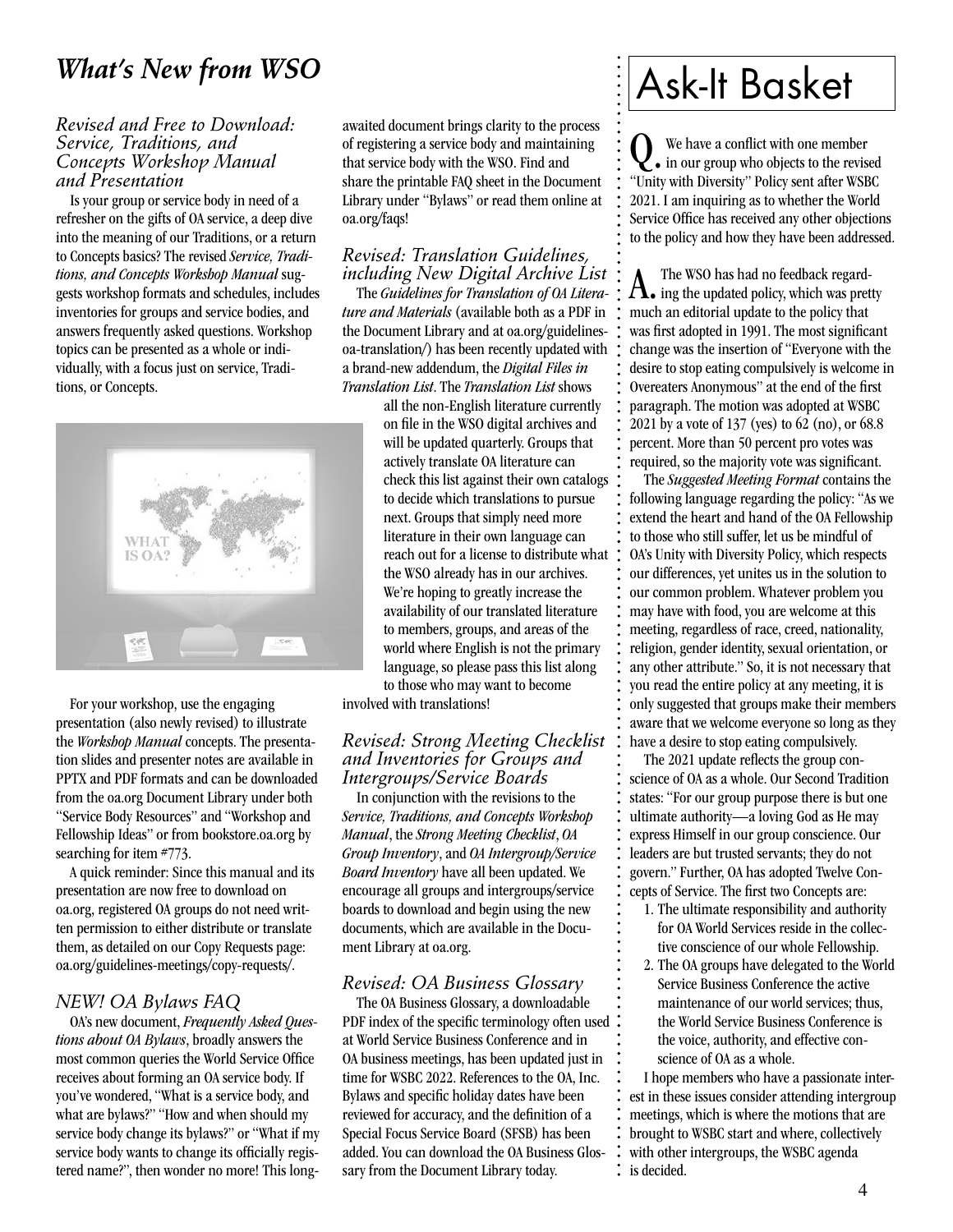# Answer the second Call for diverse voic

OA is updating the existing publication *A Common Solution* and expanding the representation of OA's diverse membership. All are welcome to submit stories that express your experience, strength, and hope. We are hoping to specifically hear from those who identify as a member of one or more of these under-represented groups within OA:

#### Asian/Pacific Islander • Latinx • Indigenous • Members who have had or **considered a surgical solution • Transgender • Non-binary • Muslim • Buddhist**

You can help under-represented members identify with other OA members by sharing what brought you to OA, what you found here, and what keeps you coming back. Please include which diverse group(s) you identify with and how our common solution (i.e., the Twelve Steps of OA, the nine Tools of Recovery, and reliance on a Higher Power) has led to your abstinence and recovery.

# *We need your unique story!*

- *1. How do you celebrate your diversity as a recovering member of OA? How have you used your diversity to support your physical, emotional, and spiritual recovery?*
- *2. Did you ever feel misunderstood or unwelcomed by other OA members because of your diversity? What kept you coming back?*
- *3. What would you like other OA members to better understand about your diversity as it relates to your disease and recovery?*
- *4. How has racism, prejudice, bigotry, or PDUIDRAPHFwarrangalization affected your disease of compulsive eating?*
- *5. As a bulimic, anorexic, or bariatric surgery patient, have you felt welcomed?*
- *6. As an atheist or agnostic, how were you able to come to believe that a power greater than*

#### *Important Rules*

- 1. Submissions are assumed intended for publication, are subject to editing, and become the property of OA, Inc.
- 2. Submissions are not returned.
- 3. All submissions must contain the author's full name and address. You may request anonymity with publication. Your state, province, or country may remain anonymous if you so indicate.
- 4. Submissions must be submitted with a signed release form.
- 5. Submissions of approximately 500-800 words are preferred.

*yourself could restore you to sanity without becoming religious?*

- *7. As a trans person, how has your recovery and membership in OA challenged or supported your transition?*
- *8. Do you have a physical or mental disability that requires accommodations in order to participate in OA? Do you have a health condition that you would like other OA members to understand?*
- *9. Has living in a country outside of North America challenged or supported your recovery from compulsive eating?*
- *10. How have you welcomed, reached out to, or sponsored newcomers who belong to a race, ethnicity, gender, sexual orientation, age group, or nationality different from your own? What have you learned from them?*

# **Due by April 29, 2022**



**Email your story to** info@oa.org with subject **Line "Common Solution."**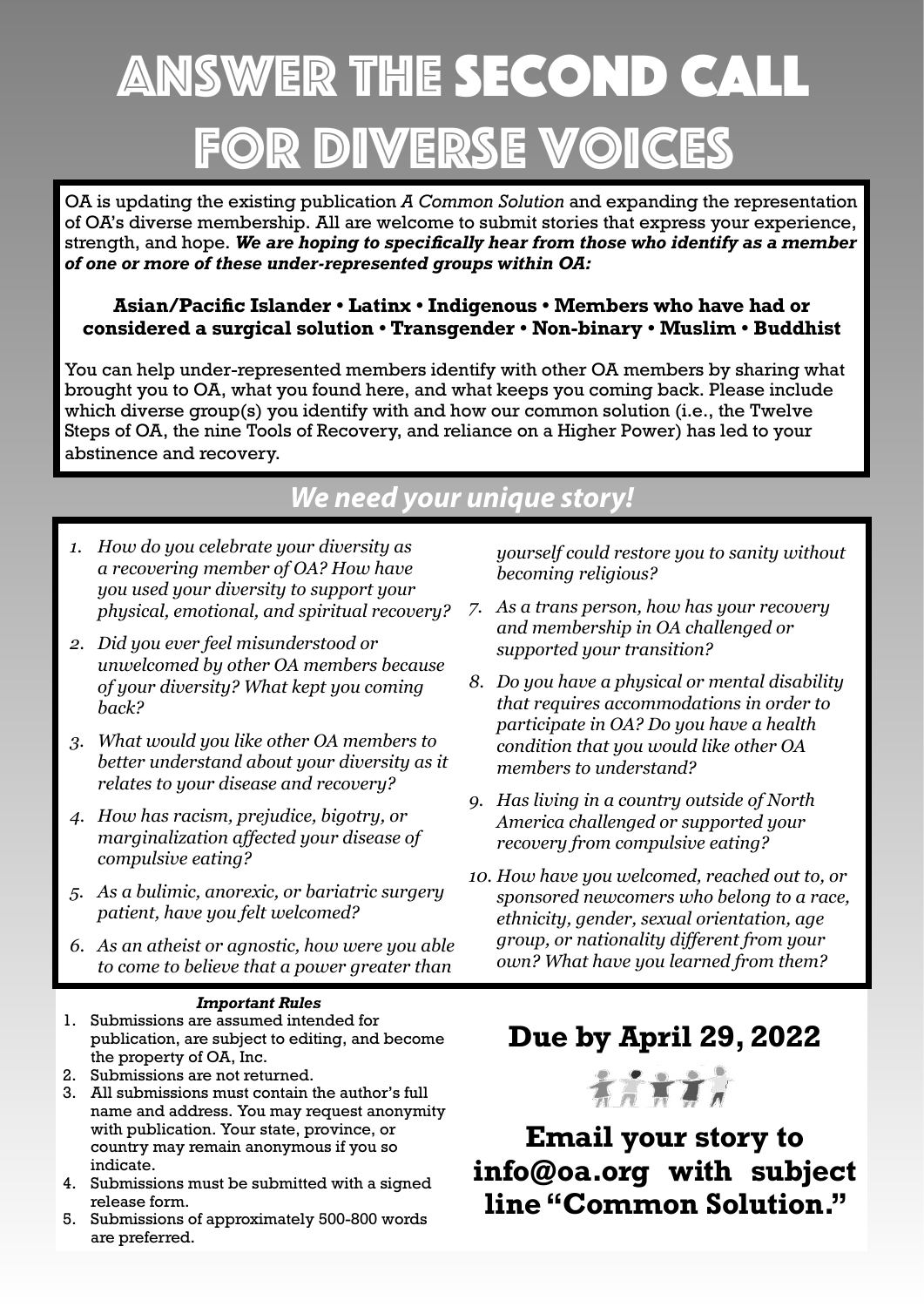

# A Common Solution Story RELEASE FORM

(must be included with all submissions) Stories must be received by the World Service Office by **April 29, 2022** 

AUTHORIZATION AND RELEASE FOR SUBMITTED STORY.

I warrant that I am the sole owner and original author of the accompanying submitted story ("Story"), and that I have the full right and authorization to submit the Story to Overeaters Anonymous ("OA"). I understand and authorize OA to edit, copy, distribute, publish, reproduce, or copyright the Story for any lawful purpose. By submitting my Story to OA, I agree that it becomes the property of OA, will not be returned, and may be used in any type of distribution media.

I agree that I will make no monetary or other claim against OA for the use of the Story. I waive any right to inspect or approve the finished product wherein my Story appears. I hereby hold harmless and release OA from all claims, demands, and causes of action that I, my heirs, representatives, executors, administrators, or any other persons acting on my behalf (or on behalf of my estate) have or may have by reason of this authorization.

I have read the authorization and release information and give my consent for the use as indicated above.

| <b>Printed Name:</b>                               |  |                                                                                                                                                   |
|----------------------------------------------------|--|---------------------------------------------------------------------------------------------------------------------------------------------------|
| Signature:                                         |  |                                                                                                                                                   |
| Date:                                              |  |                                                                                                                                                   |
| Author's Contact Information (required):           |  | <b>Author's Attribution:</b>                                                                                                                      |
| Include your full name, address, email, and phone. |  | For authors desiring anonymity in publication, please<br>indicate specifically whether this applies to your name, city,<br>state, and/or country. |
|                                                    |  |                                                                                                                                                   |
|                                                    |  |                                                                                                                                                   |
|                                                    |  |                                                                                                                                                   |

World Service Office PO Box 44727 Rio Rancho, NM 87174-4727 USA Tel: 1-505-891-2664 • Fax: 1-505-891-4320 • Email: info@oa.org Web site: oa.org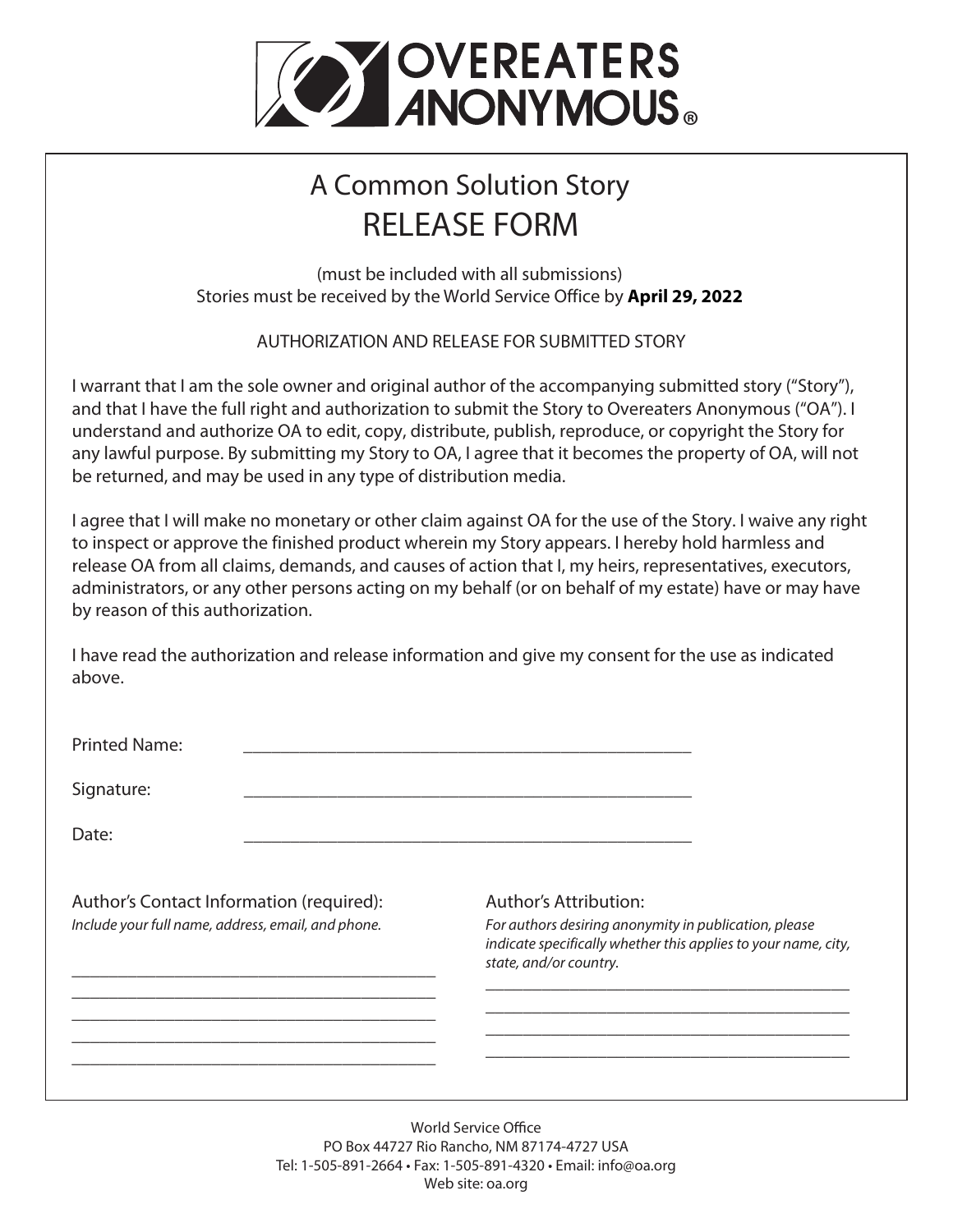# Why Become an Automatic Recurring Contributor? For Twelve Really Great Reasons.

- 1. Your contributions support OA's primary purpose: to carry the message of recovery to the still-suffering compulsive overeater.
- 2. Your contributions help produce OA-approved literature, such as *Overeaters Anonymous, !ird Edition* and *Taste of Lifeline*.
- 3. Your contributions support OA's website, oa.org, where many newcomers first learn about OA and the promise of recovery.
- 4. Your contributions support freely available, downloadable resources on oa.org, such as podcasts and meeting formats.
- 7. Your contributions support carrying the message around the world through translations of OA-approved literature.
- 8. Your contributions help you work your program, with many OA members discovering that making regular financial contributions supports their recovery.
- 9. Your automatic, recurring contributions are easy to set up and can be scheduled monthly or quarterly.
- 10. Your contributions are tax deductible in the USA.



- 5. Your contributions support worldwide and virtual meeting information, and outreach to professionals.
- 6. Your automatic, recurring contributions for virtual meetings means you never have to ask, "Did I remember my Seventh Tradition this week?"
- 11. Your contributions are a meaningful way to honor your abstinence anniversary, acknowledge a sponsor or sponsee, or remember the costs of your last binge.
- 12. Your contributions make a difference, and no contribution is too small to help carry the message of recovery.

*Help OA grow. Go to oa.org/contribute and sign up to become an Automatic Recurring Contributor.*